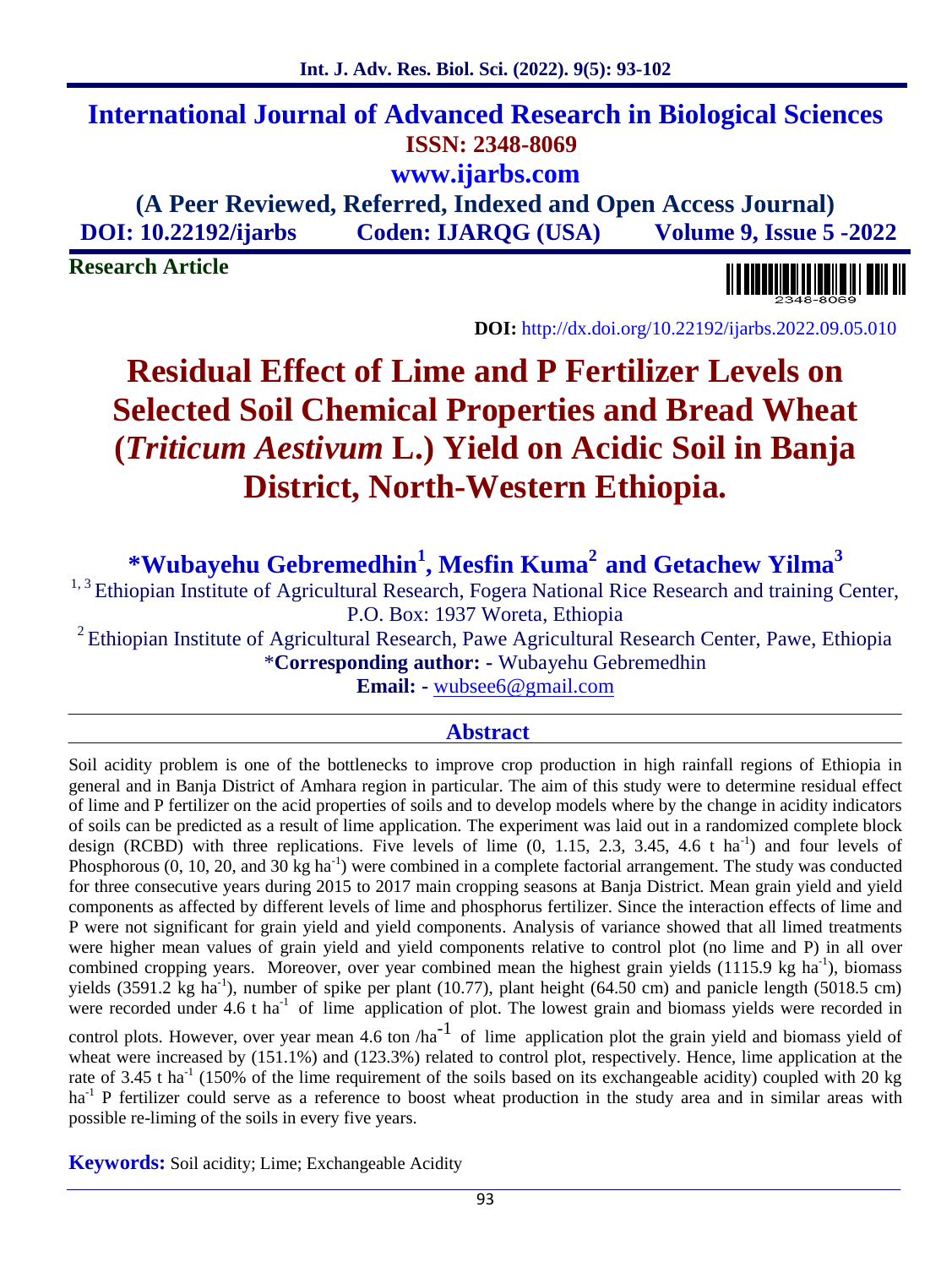# **1. Introduction**

Soil acidity is one of the main factors that limit and prevent sustainable agricultural productivity and production in many parts of the world (Sumner and Noble, 2003). It is estimated that approximately 50% of the worlds' arable soils are acidic and may be subjected to the effect of aluminum (Al) toxicity of which the tropics and subtropics account for 60% of the acid soils in the world (Sumner and Noble, 2003). It is mostly distributed in developing countries, where population growth is fast and demands for food and fiber are increasing.

Currently, it is estimated that about 40% of the total arable land of Ethiopia is affected by soil acidity (Taye, 2008). Of this land area, about 27.7% is moderately acidic (pH in KCl) 4.5 - 5.5) and about 13.2% is strongly (pH in KCl)  $<$  4.5) acidic. Thus, the most strongly acidic soils are found in western, southwestern, central highlands, and high rainfall areas of northwestern parts of Ethiopia (Mesfin, 2007). The highlands of Ethiopia (areas >1500 meters above sea level) are particularly the most affected region by the problem due to the removal of ample amount of nutrients by leaching, crop mining, and runoff as compared with grazing and forest lands (Temesgen *et al.,* 2014).

Moreover, the cause of soil acidity is the high amount of precipitation that exceeds evapotranspiration, which leaches appreciable amounts of exchangeable bases from the soil surface and continuous application of acidforming chemical fertilizers on highly weathered tropical soils increase soil acidity problems (Temesgen *et al*., 2014) and (Nekesa, 2007), respectively. Hence, one of the major factors limiting agricultural production in the highlands of Ethiopia is mainly related to the presence of exchangeable acidity in highly weathered acid soils (IFPRI, 2010; Paulos, 2001).

Soil acidity affects the growth of crops because acidic soil contains toxic levels of aluminum and manganese and is characterized by the deficiency of essential plant nutrients such as P, N, K, Ca, Mg, and Mo when the soil pH falls below 5.5; and the plant root system is affected by high Al concentrations because of Al interferes with the uptake, transport, and utilization of essential plant nutrients such as P, K, Ca, Mg, and water, as well as enzyme activity in the roots (Lofton *et al*., 2010; M Abdulaha-Al Baquy *et al*., 2016) and (Wang *et al*., 2006), respectively. The degree of toxicity depends upon how high the concentration of soluble or exchangeable Al3+ is and how low the pH is (Crawford *et al.,* 2008).

Soil acidity can also reduce the availability of phosphorous by forming insoluble compounds when combined with Fe and Al oxide at  $pH < 5.0$ . Thus, due to the increased acidity of the soil, inorganic phosphorous applied to the soil becomes fixed or immobilized (Chude *et al.,* 2004; Kim, 2010; Tinker and Nye, 2000). Therefore, acid soils possess toxic concentrations of  $Al^{3+}$  and  $Mn^{2+}$ , deficient concentrations of P, and low availability of bases, which together cause a reduction in crop yield (Schroder *et al*., 2010). The presence of Al in plant tissues interferes with Ca and Mg uptake from the soil, as well as damages the chloroplast and mitochondrial membrane (Meriño- Gergichevich *et al.*, 2010).

About 24% of the Amhara National Regional State of Ethiopia is affected by acidity while 23% of the Amhara region has been severely eroded (Amhara National Regional State's Investment office, 2006), Banja District is one of the areas highly affected by soil acidity in Amhara National Regional State of Ethiopia. As a result, farmers were forced to grow acid-tolerant crops at the expense of economically important crops or to allocate their cultivated lands to eucalyptus plantations for the last seven and more decades.

Wheat is one of the most common staple food and economically important crop in the Amhara region. However, wheat productivity has been declining from year to year in northwestern Ethiopian highlands, in general, and in the study area in particular mainly due to intensive soil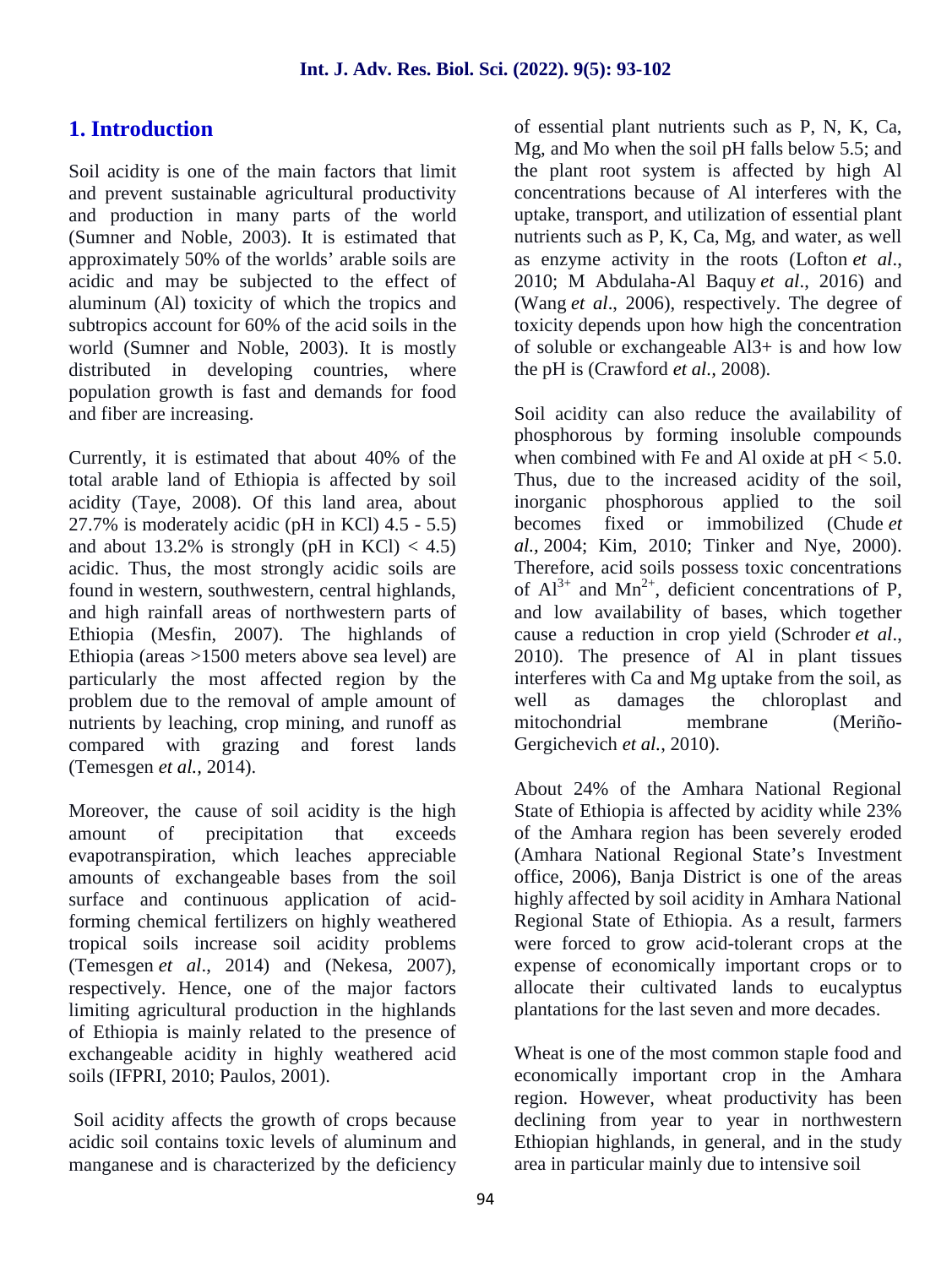degradation and depletion of plant nutrients (Mekonnen *et al*., 2014). Moreover, wheat productivity in northwestern Ethiopian highlands is 1.38 t ha-1 (very low) as compared with 1.58 t ha-1of Ethiopian highlands and 2.5 t ha-1 of the global productivity (Ashenafi, 2007; Warku, 2008).

To make soils less acid, it is a common practice to apply a material that contains calcium and/or magnesium oxides or carbonates. Amelioration of acidic soils is beneficial to plant growth because it improves soil pH and replenishes nutrients (Moon *et al*., 2014). Moreover, lime applied to acidic soils raises the pH of soils, resulting in enhanced availability of nutrients, such as P, N, Ca, Mg, Mo, etc. and improved crop yields though it reduces exchangeable acidity (Caires *et al*., 2005; Kisinyo *et al.*, 2009; Nekesa, 2007). Lime has been known as an effective ameliorant to reduce soil acidity, decrease exchangeable Al as well as Al saturation (Caires *et al*., 2008; Chimdi *et al*., 2012; Sadiq and Babagana, 2012).

Moreover, the fixed P would be released for plant uptake after liming, the amount of additional P needed has to be determined experimentally (Waigwa *et al*., 2003). However, Crop yield is significantly increased by the integrated use of lime and fertilizer (International Food Policy Research Institute, 2010). Hence, on acidic soils, the applications of both lime and phosphorus fertilizer are frequently required for successful crop production (Temesgen *et al*., 2014). Under these situations, an appropriate combination of

lime and P is an important strategy for improving crops grown in highly weathered acid soil.

Also, inadequate information is available about the integrated use of lime and Inorganic fertilizer under the area of acidic soils condition and also the effects on crop yield which limits the adoption of integrated fertility management in the Amhara region in general and Banja District in particular. Therefore, generating information on the management effect on wheat yield may help to design strategies for future research and development interventions. Hence, the objectives of this study were to determine the residual effect of lime and P fertilizer on the acid properties of soils and to develop models whereby the change in acidity indicators of soils can be predicted as a result of lime application.

## **2. Materials and Methods**

#### *2.1. Description of Study Area*

#### **2.1.1. Geographical Location**

The study was conducted for three consecutive years of main cropping seasons at Banja District, Awi Zone, Amhara National Regional State, Ethiopia. The sub-station is located at latitude of 10° 56.2753' north and longitude of 36° 52.2755' east, an altitude of 2489 m.a.s.l and 130 km far from the regional city Bahir Dar to south and 460 km north to Addis Ababa (Figure 1). The district 80% of the area is highland, 20% is middle highland.



Figure 1. Location Map of the study area, Banja district, Northwestern Ethiopia.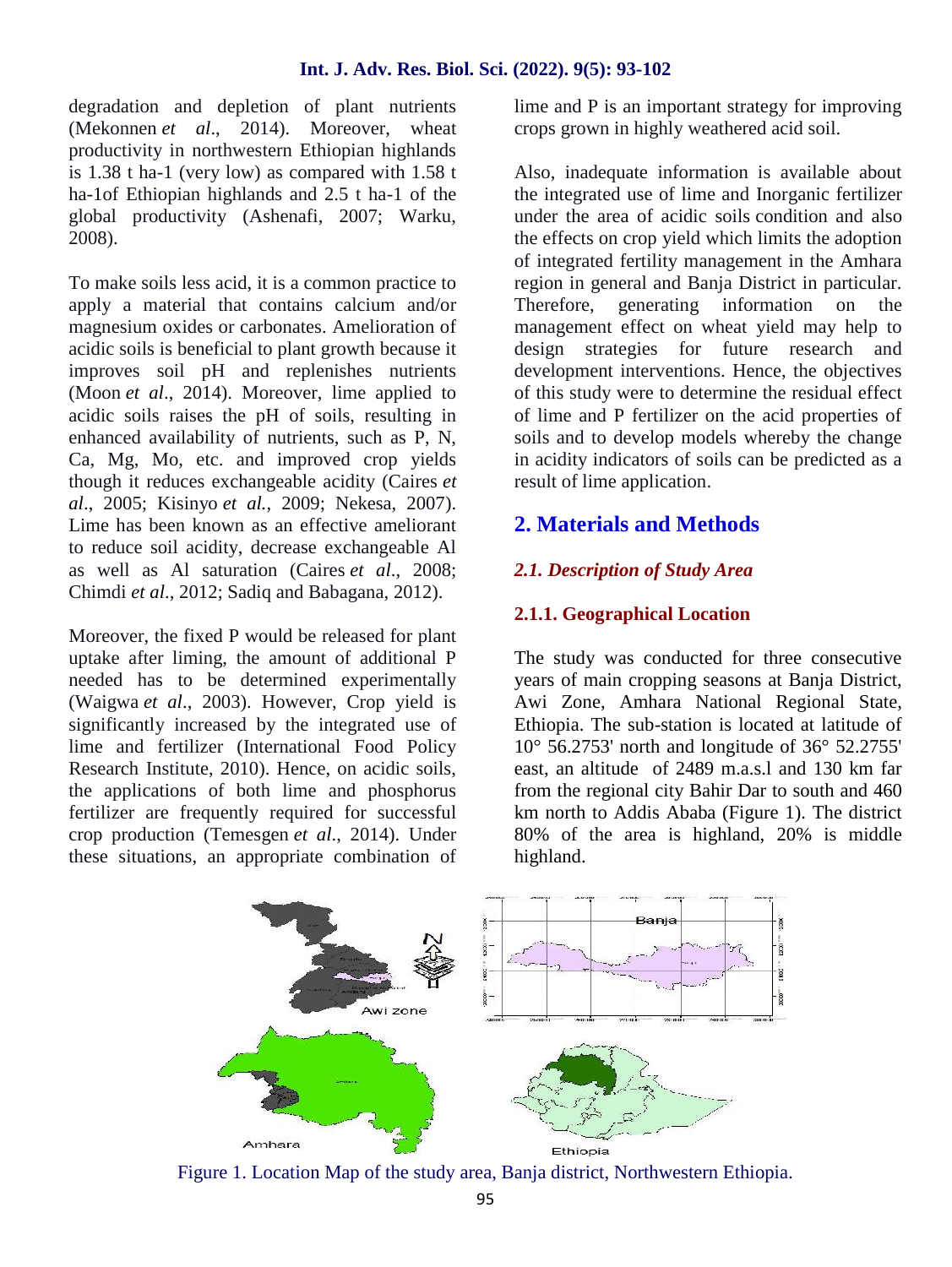#### **3.1.2. Climate**

According to National Meteorology Agency weather data from 1984–2015, the mean minimum and maximum temperature of the study area 9.4°C and 26°C, respectively. The mean annual rainfall was 1215.3 mm with main wet season from June to September usually continued with a less pronounced wet period up to November.

#### **3.1.3. Geology and Soil**

The parent material is made up of the volcanic rock and quaternary basalts. The major soil types include Andosols, Nitisols, and Cambisols. Generally, the soil types of the study area are characterized with shallow, moderate to deep and very deep in depth and sandy clay to clay texture types (Bireda, 2015).

#### **2.2. Description of the Experimental Materials**

High yielding bread wheat (*Triticum aestivum* L) variety named Danda'a was used as test crop a seed rate of 120  $kg$  ha<sup>-1</sup>. Urea and triple super phosphate (TSP) fertilizers were used as the source of N and P, respectively. A high quality limestone (98 % CaCO<sub>3</sub>, 99.5 % <250 µm in diameter) was used.

#### **2.3. Treatment and Experimental Design**

The experiment was laid out in a randomized complete block design (RCBD) with three replications. Five levels of lime (0, 1.15, 2.3,  $3.45$ ,  $4.6$  t ha<sup>-1</sup>) and four levels of Phosphorous  $(0, 1)$ 10, 20, and 30  $kg$   $ha^{-1}$ ) were combined in a combined complete factorial arrangement. Lime requirement of the soil was calculated based on its exchangeable acidity (Al<sup>3+</sup> plus H<sup>+</sup>) adapted from  $LRCa$ (Kamprath, 1984).

#### *2.4***. Experimental Procedure**

#### **2.4.1. Land Preparation and Field Management**

Land preparation was uniformly performed across all plots by tractor mounted moldboard plough to 30 cm soil depth. Subsequent tilling operations were done by harrowing to about 10 cm depth by conventional tillage. The field layout was maintained as a path of 2m between each block and 1m path way between each plot. Bread wheat was sown at  $120 \text{ kg}$  ha<sup>-1</sup> seed rate in 20 cm interrow spacing and hand drilling was used for sowing. Bread wheat was planted on gross plot area of 4 m x 4 m  $(16 \text{ m}^2)$  and the net plot size  $14.4 \text{ m}^2$  was harvested. All recommended cultural practices of wheat production were adopted for the management of the experiment. All plots will be hand weeded at 30, 45 and 60 days after sowing.

#### **2.4.2. Methods and Time of Lime and Fertilizer Application**

Lime was applied to plots at once through broadcasting uniformly by hand and incorporated into the soil by using hoe at least a month before planting. The amount of lime applied was calculated on the basis of exchangeable acidity concentration of the site (Kamprath, 1984), assuming that one equivalent of exchangeable acidity would be neutralized by an equivalent of CaCO3. The amount of lime that was applied at each level was calculated on the basis of the mass of soil per 15 cm hectare-furrow-slice, soil sample density and exchangeable  $Al^{3+}$  and  $H^+$  as described in Eq. 1.

$$
LRCaCQkg'hq = \frac{cmolERgofsoi \text{*}015m \text{*}10m^* \text{ }8D(Mgm)^*100}{2000}
$$

where,  $LR =$  Lime Requirement;  $EA =$ Exchangeable Acidity; B.D. = Bulk Density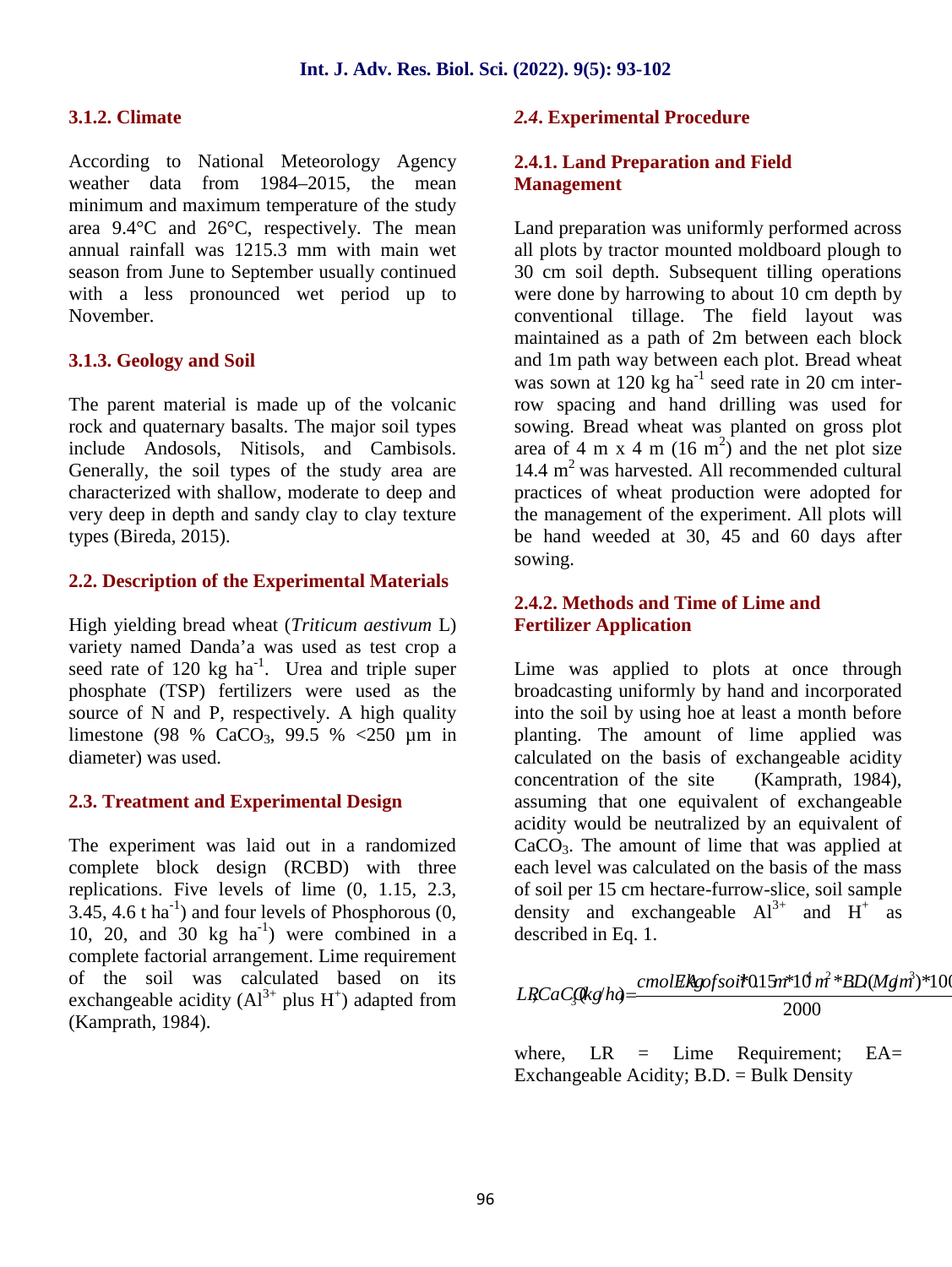Triple super phosphate (TSP) and urea were used as inorganic fertilizer sources. The blanket recommended rate of 69 kg  $ha^{-1}N$  was applied uniformly to all treatments in two split, which half was applied in band at planting in all plots at the depth of 3-5 cm below and around the wheat seed, and the remain half after one month was applied by slightly opening the soil at each row, with 5 cm far and covering with banding of fertilizer with soil to prevent ammonia effect on root and loss by volatilization. The whole doses phosphorus was applied in band at planting in all representative plots at the depth of 3-5 cm below and around the wheat seed at the time of sowing.

#### **2.5. Soil and Plant Sampling and Analysis**

Prior to treatment application surface (0-15) cm depth soil samples were randomly taken using a soil auger from several points at the experimental sites and thoroughly mixed together to make a composite sample to determine selected physiochemical properties. Prior to the experiment set up, soil samples were collected from 0-15 cm depth for initial determination of soil fertility parameters. One month after limed at planting and during harvesting composite samples were again taken from each treatment at the depth of 0-15 cm to determine all selected chemical properties and to monitor changes in soil available P, pH and exchangeable acidity, respectively. The sampled soils were taken to the laboratory for analysis of selected physical (texture and bulk density) and chemical (pH, Exchangeable acidity, Organic carbon, CEC, Total nitrogen, Available phosphorus, Exchangeable bases (K, Na, Ca and Mg). From each treatment one composite wheat grain and straw samples were collected after harvesting using standard procedure to evaluate the treatment effect on P uptake. The collected samples were dried in an oven at  $65 \, \mathrm{C}^{\circ}$  to pl constant weight. The dried material of each plant

part were ground and sieved with 0.5 mm mesh, for analysis of P concentrations.

The collected soil samples were air-dried, ground and sieved with 2 mm sieve size. Separate soil core samples were collected with a sharp-edged steel cylinder forced manually into the soil for bulk density determination. Soil texture analysis was performed using hydrometric method (Bouyoucos, 1962). The USDA particle size classes viz. sand (2.0-0.05 mm), silt (0.05-0.002 mm) and clay (<0.002 mm), were used when classifying textural classes. Soil pH was determined by potentiometric methods at a 1:2.5 soil to water ratio. Soil organic carbon was determined by the Walkley-Black oxidation method (Walkley and Black, 1934). Total nitrogen (TN) was determined by Kjeldahl digestion method (Bremner and Mulvaney, 1982).

Exchangeable acidity was determined by saturating the soil samples with 1M KCl solution and titrating with 0.01 M NaOH as described in Rowell (1994). Exchangeable Al was determined from aqueous solutions extracted by 1M KCl and NaF and titrated with 0.01M HCl. The cation exchange capacity (CEC) was determined by extraction with ammonium acetate (Chapman, 1965). Available P was determined both by the Olsen and Bray I methods. The analysis of P by the Olsen method was carried out by shaking the soil samples with 0.5 M NaHCO at nearly constant pH of 8.5 in 1:20 of soil to solution ratio for half an hour (Olsen *et al.*, 1954). The Bray I P extract was carried out by shaking the soil samples with an extracting solution of 0.03 M NH<sub>3</sub> F in 0.1 M HCl for1 minute (Bray and Kurtz, 1945). Exchangeable bases (Na, K, Ca, and Mg) were measured by atomic absorption spectrophotometer after extraction by ammonium acetate (Black *et al.,* 1965). Selected soil physicochemical properties of the study site determined before establishment of the experiment are presented in Table 3.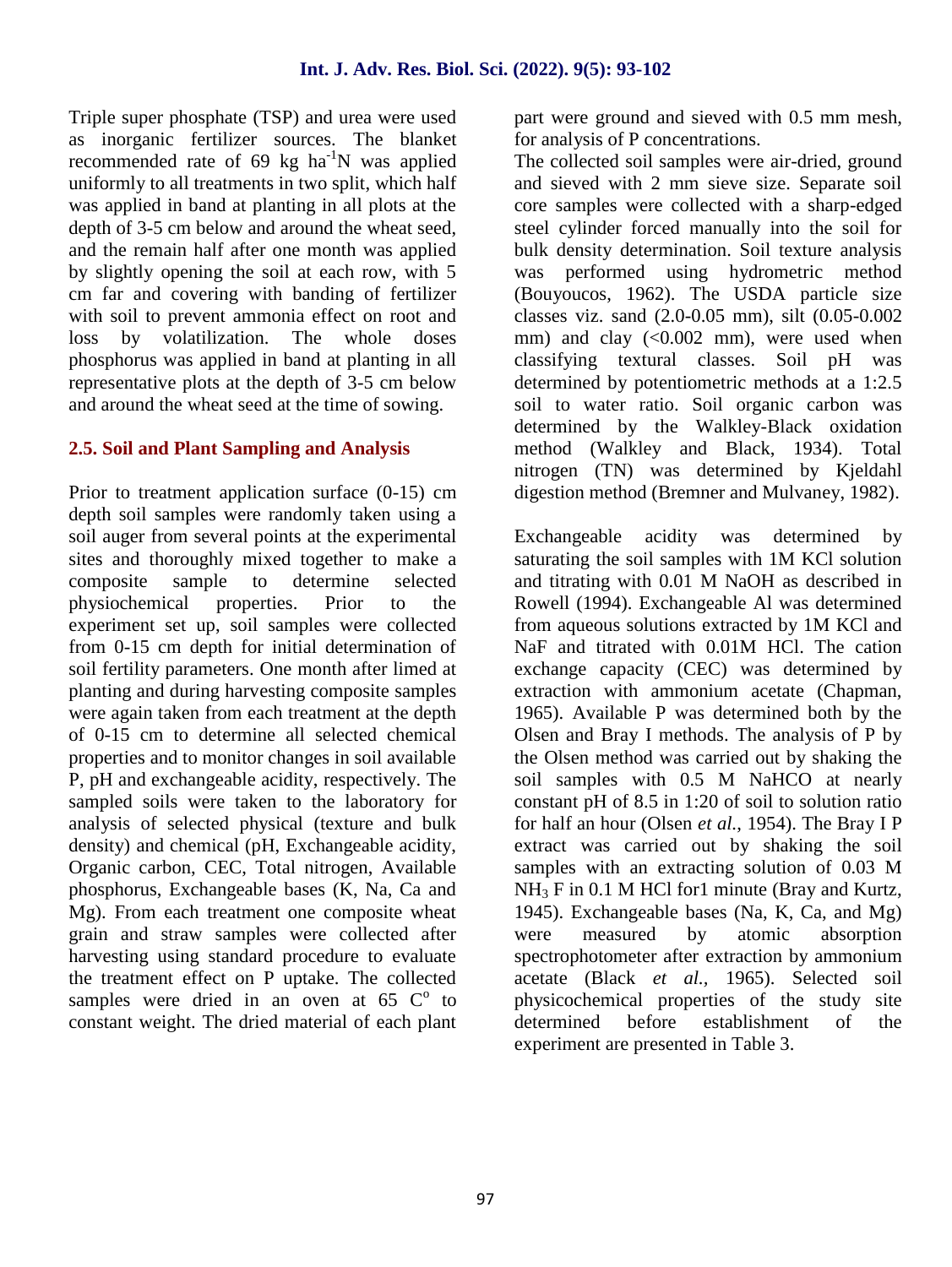| Soil properties                | Unit                                 | <b>Value</b> |
|--------------------------------|--------------------------------------|--------------|
| pH 1:2.5 $(H_2O)$              |                                      | 4.69         |
| pH 1:2.5 (KCl solution)        |                                      | 3.81         |
| Organic matter                 | $\%$                                 | 4.38         |
| <b>Total N</b>                 | $\%$                                 | 0.23         |
| Available P                    | $mg \, kg^{-1}$                      | 11.07        |
| Exchangeable acid              | cmol <sub>(+)</sub> $kg^{-1}$        | 3.056        |
| Exchangeable Al                | cmol <sub>(+)</sub> $kg^{-1}$        | 2.565        |
| Exchangeable K                 | cmol <sub>(+)</sub> $kg^{-1}$        | 0.436        |
| Exchangeable Na                | cmol <sub>(+)</sub> $kg^{-1}$        | 0.12         |
| Cation exchange capacity (CEC) | $\text{cmol}_{(+)}$ kg <sup>-1</sup> | 23.19        |

Table 1 . Selected soil chemical properties before establishment of the experiment.

#### **Statistical Analysis**

Analysis of variance was performed using SAS statistical software 9.3 version (SAS, 2014). General linear model (GLM) was constructed to compare the measured agronomic parameters. Significance differences were set at  $p<0.05$ . When the effects were found significant, further mean separation was made using Tukey multiple comparison test.

Mean grain yield and yield components as affected by different levels of lime and phosphorus fertilizer are presented in Table 2, 3 and 4. Since the interaction effects of lime and P were not significant for grain yield and yield components, their individual effects are presented. Analysis of variance showed that all limed treatments were higher mean values of grain yield and yield components relative to control plot (no lime and P) in all cropping years.

#### **3. Results and Discussion**

Table 2. Residual effect of lime and p levels on number of spike per plant and plant height of bread wheat on acidic soils combined over three years.

| Lime                                                                                                   |                  | Number of Spike Per Plant |         |                   |        |                   | Plant Height (cm) |         |
|--------------------------------------------------------------------------------------------------------|------------------|---------------------------|---------|-------------------|--------|-------------------|-------------------|---------|
| $(t \text{ ha}^{-1})$                                                                                  | 2015             | 2016                      | 2017    | combine           | 2015   | 2016              | 2017              | combine |
| $\overline{0}$                                                                                         | 6.5c             | 9.89b                     | 8.89b   | 8.43c             | 52.71b | 50.8b             | 52.6b             | 52.02c  |
| 1.15                                                                                                   | 7.5 <sub>b</sub> | 10.98ba                   | 10.08ba | 9.51 <sub>b</sub> | 55.33b | 51.2b             | 56.3b             | 54.30c  |
| 2.3                                                                                                    | 8.4ba            | 11.13a                    | 10.91a  | 10.14ba           | 64.23a | 55.7ba            | 62.7a             | 60.90b  |
| 3.45                                                                                                   | 9.1a             | 11.73a                    | 11.07a  | 10.63a            | 65.78a | 60.6a             | 63.3a             | 63.23ba |
| 4.6                                                                                                    | 8.9a             | 11.56a                    | 11.81a  | 10.77a            | 66.65a | 59.7a             | 67.1a             | 64.50a  |
| LSD(0.05)                                                                                              | 0.9045           | 1.2232                    | 1.8697  | 0.7098            | 6.0156 | 6.3174            | 6.3226            | 3.115   |
| Significance                                                                                           | ***              | ∗                         | ∗       | ***               | ***    | **                | $**$              | ***     |
| $P$ (kg ha <sup>-1</sup> )                                                                             |                  |                           |         |                   |        |                   |                   |         |
| $\theta$                                                                                               | 7.43             | 10.19                     | 9.47    | 9.03 <sub>b</sub> | 58.847 | 50.5 <sub>b</sub> | 54.44b            | 54.60b  |
| 10                                                                                                     | 8.21             | 11.28                     | 10.47   | 9.99a             | 59.800 | 57.8a             | 60.87a            | 59.50a  |
| 20                                                                                                     | 8.30             | 11.35                     | 11.42   | 10.20a            | 62.760 | 56.0ba            | 63.44a            | 60.75a  |
| 30                                                                                                     | 8.37             | 11.39                     | 10.85   | 10.36a            | 62.353 | 58.1a             | 62.88a            | 61.11a  |
| LSD(0.05)                                                                                              | <sub>ns</sub>    | ns                        | ns      | 0.6351            | ns     | 5.6504            | 5.6551            | 2.7798  |
| Significance                                                                                           | <sub>ns</sub>    | ns                        | ns      | **                | ns     | *                 | **                | ***     |
| CV <sub>0</sub>                                                                                        | 13.57            | 13.4                      | 21.5    | 15.4              | 11.96  | 13.8              | 12.7              | 11.3    |
| *** Cignificant at $D \neq 0.001$ ** significant at $D \neq 0.01$ * significant at $D \neq 0.05$ no no |                  |                           |         |                   |        |                   |                   |         |

\*\*\* Significant at *P* < 0.001, \*\* significant at *P* < 0.01, \* significant at *P* < 0.05, ns – no significant difference. Means with the same letter are not significantly different.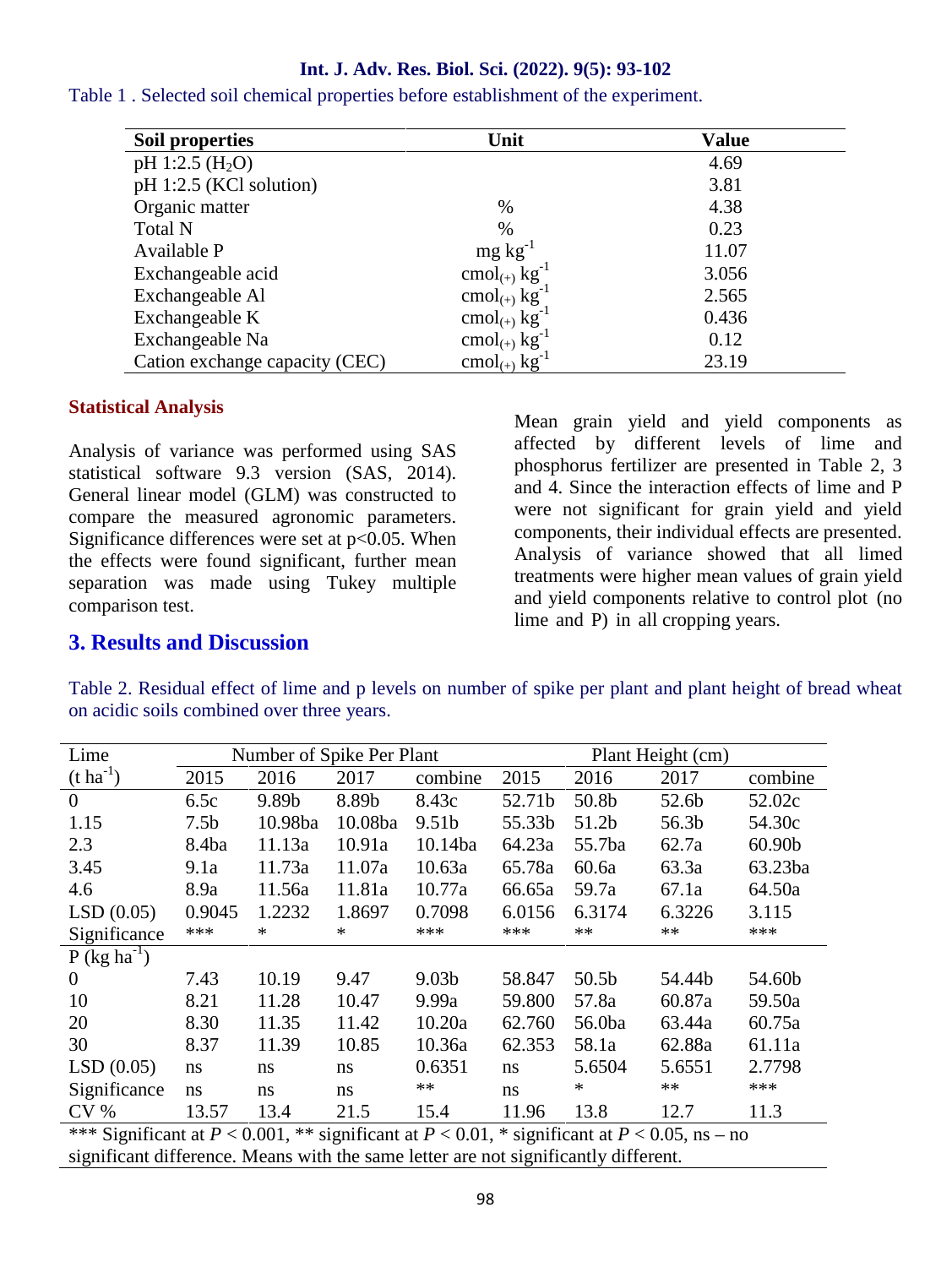Among the liming treatments, the highest rate  $(4.6 \text{ t} \text{ ha}^{-1})$  of lime recorded the highest mean ap values grain yield, biomass yield, number of spike per plant, plant height and panicle length of bread wheat on combined over three years. However, among the mean number of spike per plant, plant height and panicle length an application of  $4.6$  t ha<sup>-1</sup> lime was not statistically

different from lime rate of 2.3 and 3.45 t  $ha^{-1}$ (2022). 9(5): 93-102<br>
different from lime rate of 2.3 and 3.45 t ha<sup>-1</sup><br>
applications. Hence, c om b i n ed over all<br>
cropping season, number of spike per plant, plant height and panicle length obtained by applications of 2.3, 3.45 and 4.6  $\bar{t}$  ha<sup>-1</sup> lime was statistically similarly, and significantly superior to contro1plot (no lime) and  $1.5$  t ha<sup>-1</sup> lime rate.

Table 3. Residual effect of lime and p levels on panicle length and biomass yield of bread wheat on acidic soils combined over three years.

| Lime                                                                                                              |                   |                  | Panicle length (cm) |                   |          | Biomass Yield $(kg ha^{-1})$ |          |         |
|-------------------------------------------------------------------------------------------------------------------|-------------------|------------------|---------------------|-------------------|----------|------------------------------|----------|---------|
| $(t \text{ ha}^{-1})$                                                                                             | 2015              | 2016             | 2017                | Combin            | 2015     | 2016                         | 2017     | combine |
|                                                                                                                   |                   |                  |                     | e                 |          |                              |          |         |
| $\overline{0}$                                                                                                    | 3.5c              | 5.0 <sub>b</sub> | 4.33c               | 4.28c             | 2680.6c  | 1067.7c                      | 1076.4c  | 1608.2d |
| 1.15                                                                                                              | 3.95 <sub>b</sub> | 5.4ba            | 4.71bc              | 4.68b             | 3657.4bc | 1258.7cb                     | 1171.9c  | 2029.3c |
| 2.3                                                                                                               | 4.32ba            | 5.6ba            | 5.15ba              | 5.02a             | 4685.2ba | 1614.6b                      | 2057.3b  | 2785.7b |
| 3.45                                                                                                              | 4.40a             | 5.9a             | 5.02ba              | 5.11a             | 4500.0ba | 2291.7a                      | 2031.3b  | 2941.0b |
| 4.6                                                                                                               | 4.51a             | 5.8a             | 5.39a               | 5.24a             | 5018.5a  | 2638.9a                      | 3116.3a  | 3591.2a |
| LSD(0.05)                                                                                                         | 0.3935            | 0.602            | 0.6534              | 0.2941            | 1029.5   | 515.93                       | 734.84   | 416.81  |
| Significance                                                                                                      | ***               | *                | *                   | ***               | **       | ***                          | ***      | ***     |
| $P$ (kg ha <sup>-1</sup> )                                                                                        |                   |                  |                     |                   |          |                              |          |         |
| $\overline{0}$                                                                                                    | 3.8800            | 5.2              | 4.40b               | 4.51 <sub>b</sub> | 4159.3   | 1291.7c                      | 1340.3b  | 2263.7b |
| 10                                                                                                                | 4.2267            | 5.7              | 4.93ba              | 4.93a             | 3577.8   | 1826.4ba                     | 1784.7ba | 2396.3b |
| 20                                                                                                                | 4.1867            | 5.7              | 5.29a               | 5.06a             | 4570.4   | 1757.0b                      | 2305.6a  | 2877.6a |
| 30                                                                                                                | 4.2467            | 5.6              | 5.06a               | 4.95a             | 4125.9   | 2222.2a                      | 2132.0a  | 2826.7a |
| LSD(0.05)                                                                                                         | ns                | ns               | 0.5844              | 0.2721            | ns       | 461.46                       | 657.26   | 369.65  |
| Significance                                                                                                      | ns                | ns               | *                   | $**$              | ns       | $**$                         | *        | $**$    |
| CV <sub>0</sub>                                                                                                   | 11.5              | 13.2             | 16.1                | 13.4              | 30.37    | 35.2                         | 47.1     | 34.3    |
| *** Significant at $P < 0.001$ , ** significant at $P < 0.01$ , * significant at $P < 0.05$ , ns – no significant |                   |                  |                     |                   |          |                              |          |         |
| difference. Means with the same letter are not significantly different.                                           |                   |                  |                     |                   |          |                              |          |         |

Table 4. Residual effect of lime and p levels on grain yield of bread wheat on acidic soils combined over three years.

| Lime                       |         |        | Grain Yield (kg ha <sup>-1</sup> ) |         |
|----------------------------|---------|--------|------------------------------------|---------|
| $(t \, ha^{-1})$           | 2015    | 2016   | 2017                               | combine |
| $\theta$                   | 715.6b  | 239.6b | 377.9c                             | 444.4c  |
| 1.15                       | 897.7b  | 318.4b | 369.5c                             | 528.4c  |
| 2.3                        | 1362.4a | 403.5b | 753.6b                             | 839.8b  |
| 3.45                       | 1341.8a | 640.9a | 783.2b                             | 921.94b |
| 4.6                        | 1391.7a | 768.6a | 1187.3a                            | 1115.9a |
| LSD(0.05)                  | 387.35  | 215.49 | 261.46                             | 159.34  |
| Significance               | **      | ***    | ***                                | ***     |
| $P$ (kg ha <sup>-1</sup> ) |         |        |                                    |         |
| $\theta$                   | 1017.9  | 285.8b | 457.3b                             | 587.0b  |
| 10                         | 987.9   | 509.1a | 645.1ba                            | 714.0b  |
| 20                         | 1310.3  | 479.1a | 854.5a                             | 881.3a  |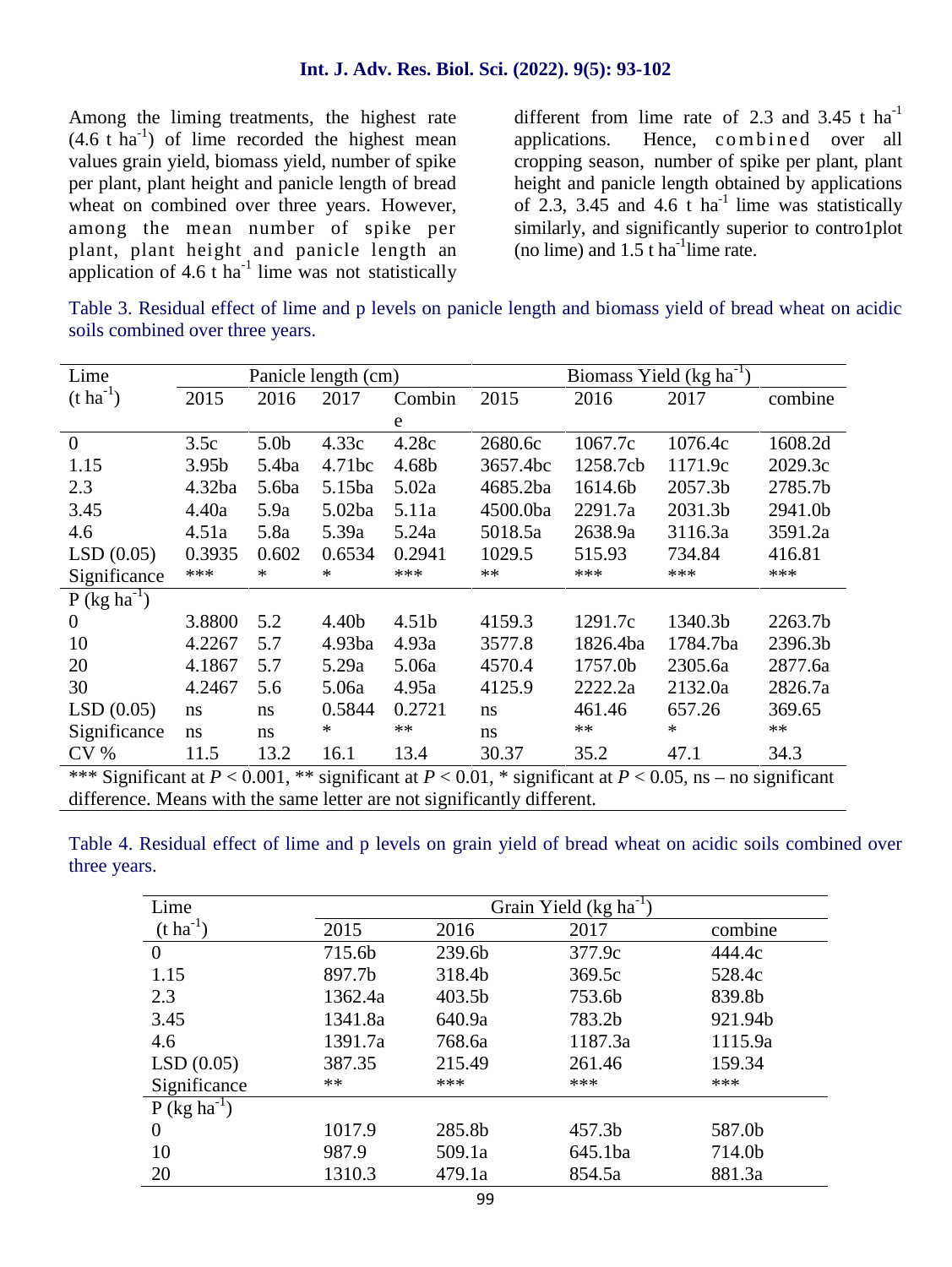| 30                                                                                                 | 1251.3 | 622.8a | 820.3a | 898.1a |
|----------------------------------------------------------------------------------------------------|--------|--------|--------|--------|
| LSD(0.05)                                                                                          | 1017.9 | 192.74 | 233.85 | 140.54 |
| Significance                                                                                       | ns     | **     | $**$   | ***    |
| $CV\%$                                                                                             |        | 55.1   | 45.6   | 43.8   |
| *** Significant at $P < 0.001$ , ** significant at $P < 0.01$ , * significant at $P < 0.05$ , ns – |        |        |        |        |
| no significant difference. Means with the same letter are not significantly different.             |        |        |        |        |

Moreover, over year combined mean the highest grain yields (1115.9 kg ha<sup>-1</sup>), biomass yields  $(3591.2 \text{ kg } \text{ha}^{-1})$ , number of spike per plant (10.77), plant height (64.50 cm) and panicle length (5018.5 cm) were recorded under  $4.6$  t ha<sup>-1</sup> of lime application of plot. The lowest grain and biomass yields were recorded in control plots. However, over year mean 4.6 ton  $/ha^{-1}$  of lime application plot the grain yield and biomass yield of wheat were increased by (151.1%) and (123.3%) related to control plot, respectively. In line with the report of Mekonen A., et al., 2014 the yield parameters in this experiment showed more than 200% and 100% yield increment due to the application of lime and phosphorus respectively. Progressive increases in grain yields were recorded with incremental levels of lime and P fertilizer application (Getachew *et al*., 2017).

Similarly, successive applications of phosphorus fertilizer also resulted in increased grain yield and biomass yields wheat. Hence, the highest significant  $(p < 0.001)$  mean values of grain and biomass yield were recorded by application of 20 and 30 P kg  $ha^{-1}$  were also comparable, and significantly higher than the control plot and applications of 10 P kg ha<sup>-1</sup>. The lowest grain yield was recorded in control plots (with no lime, no P) addition. Over year combined mean, grain yield  $(898.1 \text{ kg} \text{ ha}^{-1})$  and biomass yield  $(2877.6 \text{ m})$  $kg$  ha<sup>-1</sup>) the highest were recorded by application of 30 and 20 P kg  $ha^{-1}$ , respectively. The lowest grain biomass yields were recorded in control plots.

#### **4. Conclusions**

Poor wheat production in Banja area has been associated with soil acidity viz. Al-toxicity and/or P deficiency. Application of lime and P fertilizer

had significantly improved grain yield of wheat and soil chemical properties. Wheat grain yield increased progressively with higher lime and P application rates. The highest yield was  $4.6$  t ha<sup>-1</sup> lime and 30 kg  $ha^{-1}$  P fertilizer application, but at par with  $3.45$  t ha<sup>-1</sup> lime and 20 kg ha<sup>-1</sup> P application. During the initial five years completed activity of lime application, wheat grain yield was increased by higher. This yield reduction after five years of liming may indicate re- acidification of the soil which necessitates reliming of the soil.

Though there were no significant differences between 3.45 and 4.6 t ha<sup>-1</sup> lime applications, both rates raised soil pH close to the optimum pH requirement of wheat, but drastically decreased the exchangeable  $Al^{3+}$  to a minimum level of 0.1 cmol/kg, which enhanced available P as a result of increased pH and decreased acidity level.

Hence, lime application at the rate of  $3.45$  t ha<sup>-1</sup> (150% of the lime requirement of the soils based on its exchangeable acidity) coupled with 20 kg  $ha^{-1}$  P fertilizer could serve as a reference to boost wheat production in the study area and in similar areas with possible re-liming of the soils in every five years.

## **5. References**

Amhara National Regional State's Investment office. 2006. Potential survey, identification of opportunities and preparations of projects profiles and feasibility studies, part one potential assessment, Unpublished soil survey study report by Development Studies Association (DSA) and Shawel Consult International (SCI).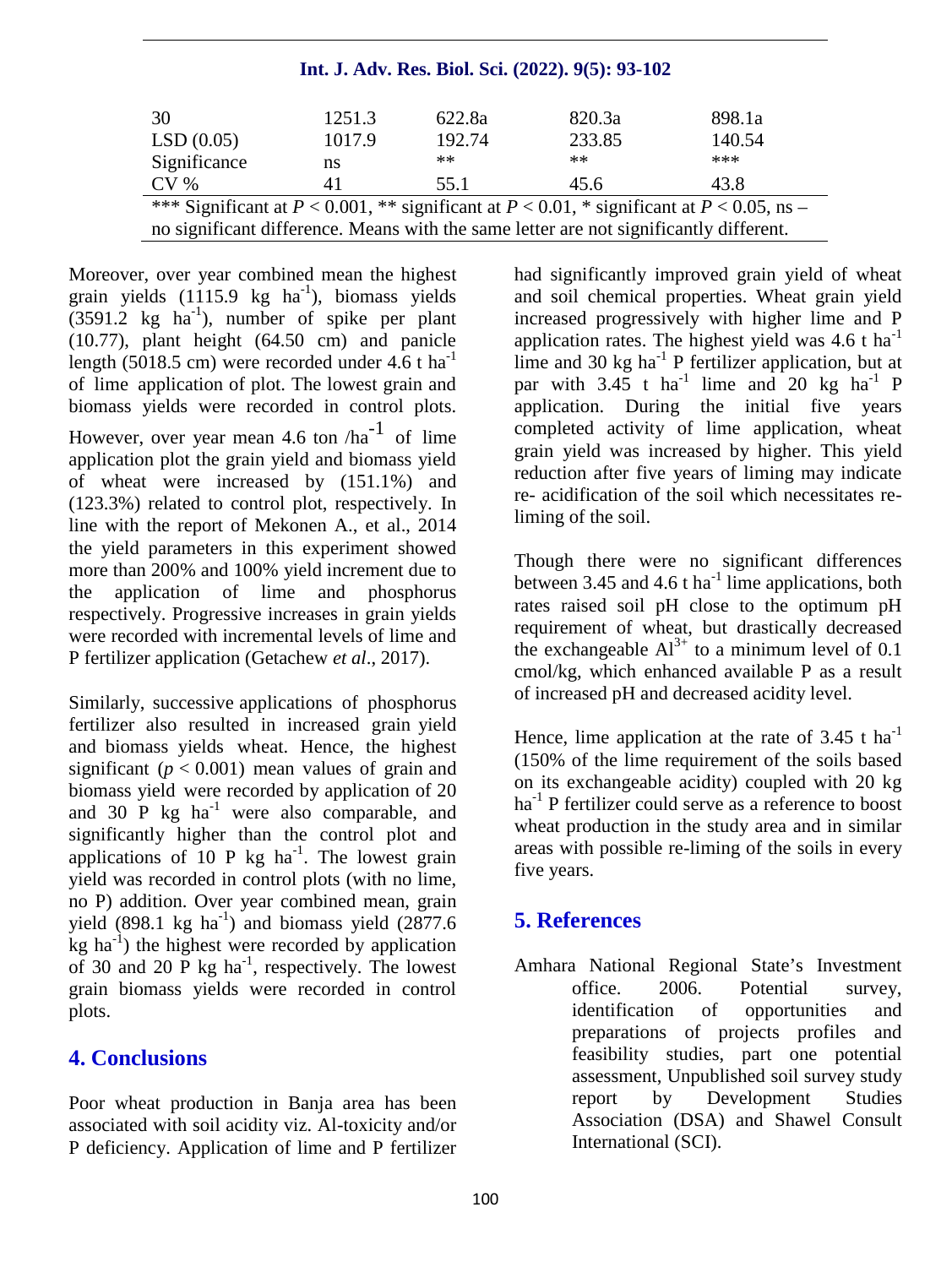- Ashenafi Gedamu. 2007. Triticale production in Ethiopia its impact on food security and poverty alleviation in the Amhara Region. Doctoral thesis, Kassel University, Germany. 2008. urn: nbn: de 0002- 4115no.:03.
- Caires, E.F., Barth, G., Garbuio, F.J. and Hurka, S. 2008. Soil acidity, liming and soybean performance under no-till. *Sci.Agric*. (Piracicaba Braz.) 65(5): 532-540.
- Caires, E., Alleoni, L., Cambri M. and Barth, G. 2005. Surface application of lime for crop grain production under a no-till system. *American Society of Agronomy* J., 97: pp791–798
- Chimdi, A., Heluf Gebrekidan, Kibabew Kibret and Tadesse, A. 2012. Effect of liming on acidityrelated chemical properties of soils ofdifferent land use system in westernOromia, Ethiophia. *World Journal ofAgriculturalScience*.8(6):560-567.doi: 10.5829/idosi.wjas.2012.8.6.1686
- Chude, V. O., Malgwi, W. B., Amapu, I.Y. and Ano, O.A. 2004. Manual on soil fertilizer assessment. *Published by Federal fertilitzer Department in collaboration with National Special Programme for Food Security,* Abuja-Nigeria. Pp. 32:38.
- IFPRI (International Food Policy Research Institute). 2010. Fertilizer and soil fertility potential in Ethiopia: Constraints and opportunities for enhancing the system, International Food Policy Research Institute (IFPRI).*Working paper,* Washington, USA. Available at www.ifpri.org. Accessed online on 18 May 2017.
- Kamprath, E.J. 1984. Crop response to liming in the tropics. In: Adams, F., (ed.) soil acidity and liming. *ASA, Madison, Wisconsin*, pp.349-368.
- Kim, H. Tan. 2010. Principles of soil environmental chemistry. *CRC press*, New York.
- Kisinyo, P. O., Gudu, S. O., Othieno, C. O., Okalebo, J. R., Agalo, J. J., Maghanga, J. K., Opala, P. A., Kisinyo, J. A., Osiyo, R. J., Ngetich, W. K., Makatiani, E. T., Odee, D.W., Cherushama, S. A. and Esegu, J. 2009. Effects of lime, phosphorus and

Rhizobia on the growth of Sesbaniasesban in western Kenya acid soils. *Emir. J. Food Agric*. 21 (2): 164-177

- Lofton, J., Godsey, C. B., and Zhang, H. 2010. Determining aluminum tolerance and critical soil pH for winter canola production 15 for acidic soils in temperate regions. *Agron. J*., 102, 327–332, doi:10.2134/agronj2009.0252.
- M Abdulaha-Al Baquy, Jiu-yu Li, Chen-yang Xu, Khalid Mehmood and Ren-kouXu. 2016. Determination of critical pH and Al concentration of acidic Ultisols for wheat and canola crops, *Solid Earth Discuss*., doi:10.5194/se-126, 2016
- Mekonnen Asrat, Heluf Gebrekidan, Markku Yli- Halla, Bobe Bedadi and Wakene Negassa. 2014. Effect of Integrated Use of Lime, Manure and Mineral P Fertilizer on Bread Wheat (*TriticumAestivum*) Yield, P uptake and Status of Residual Soil P on Acidic Soils of Gozamin District, North-Western Ethiopia. *Agriculture, Forestry and Fisheries.* Vol. 3, No. 2, pp. 76-85. doi: 10.11648/j.aff.20140302.15
- Meriño-Gergichevich, C., Alberdi, M., Ivanov, A. and Reyes-Díaz, M. 2010.  $Al^{3+}Ca^{2+}$ Interaction in plants growing in acid soils: Al-phytotoxicity response to calcareous amendments. *J. Soil Sci. Plant Nutr*., 10, 217–243, doi: 10.4067/S0718- 95162010000100003.
- Mesfin Abebe. 2007. Nature and Management of Acid Soils in Ethiopia. Alamaya University of Agriculture, 18 pp.
- Moon, D.H., Chang, Y.Y., Ok, Y.S., Cheong, K.H., Koutsospyros, A. and Park, J.H. 2014 Amelioration of acidic soil using various renewable waste resources. *Environ Sci. Poll Res* 21: 774-780.
- Nekesa, A. O. 2007. Effect of Minjingu phosphate rock and agricultural lime on maize, groundnut and soybean yields on acid soils of western Kenya. M. Phil Thesis, Moi University, Eldoret, Kenya.pp 45.
- Olsen S.R., C.V. Cole, F.S. (1954)Watanable and L.A. Dean, Estimation of Available Phosphorus in Soil by Extraction with